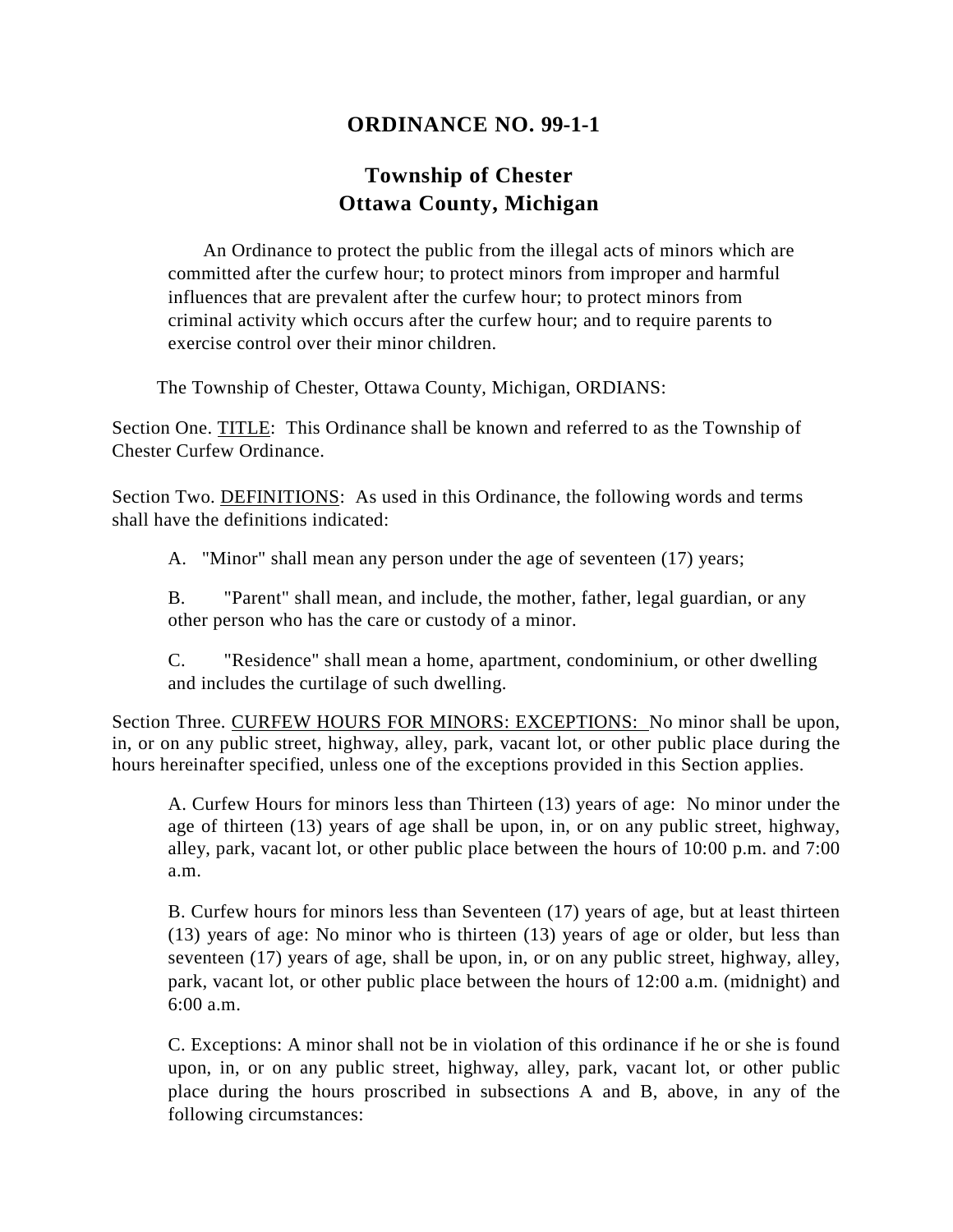1. Whenever the minor is accompanied by his or her parent, guardian, or another adult who is at least twenty-one (21) years of age to whom the parent or guardian has given permission for the minor to be in the company of the adult for a designated period of time and for a specified purpose within a specified area.

2. Whenever the minor is traveling through or within the Township of Chester and is in a motor vehicle with parental consent. However, this exception shall not apply to any minor who is sitting in a parked motor vehicle.

3. Whenever the minor is lawfully employed, or is in the course of traveling to or from such employment by the most direct route between his or her place of employment and his or her residence.

Section Four. PARENTAL RESPONSIBILITY FOR CURFEW VIOLATIONS BY MINORS: The parent of a minor who is charged with a violation of this Ordinance shall also be deemed to be responsible for a violation of this Ordinance in the following circumstance:

A. The parent has been notified by the police or sheriff department that his/her child is being detained for a curfew violation and the parent fails, neglects or refuses to pick up the child within a reasonably prompt time after the notification.

B. Or, the parent has been previously notified of a curfew violation by his/her child on two prior occasions, and the minor child has been detained for another curfew violation. However, it shall be a defense to a charge against a parent in this circumstance if it is shown that the parent made reasonable efforts to have the child obey the requirements of this ordinance and the child has failed, neglected or refused to comply with the parent's reasonable efforts.

Section Five. RESPONSIBII.ITY OF AIDERS AND ABETTORS: Any person seventeen (17) years of age or older who assists, aids, abets, allows, permits or encourages a minor under the age of seventeen (17) years to violate the provisions of this Ordinance shall be deemed to have violated the provisions of this Ordinance.

Section Six. VIOLATIONS CONSTITUTE A MUNICIPAL CIVIL INFRACTION: Any violation of this Ordinance shall be deemed to be a municipal civil infraction. Any person which violates the provisions of this ordinance shall be responsible for a municipal civil infraction. The sanction for a violation of this Ordinance shall be a civil fine of no more than Fifty Dollars (\$50.00), plus costs and other sanctions. Increased civil fines may be imposed for repeated violations of this Ordinance by a person, firm, or corporation. A "repeat violation" of this ordinance is a second or subsequent violation of this Ordinance committed by a person within six months of a prior violation of this Ordinance, and for which the person admits responsibility or is determined to be responsible. The sanction for a violation of this Ordinance which is a first repeat violation shall be a civil fine of not less than Fifty Dollars (\$50.00) nor more than Two Hundred, Fifty Dollars (\$250.00), plus costs and other sanctions. The sanction for a violation of this Ordinance which is a second or subsequent repeat violation shall be a civil fine of not less than Two Hundred, Fifty Dollars (\$250.00) nor more than Five Hundred Dollars (\$500.00), plus costs and other sanctions. Each day that a violation continues after due notice has been served shall be deemed a separate violation.